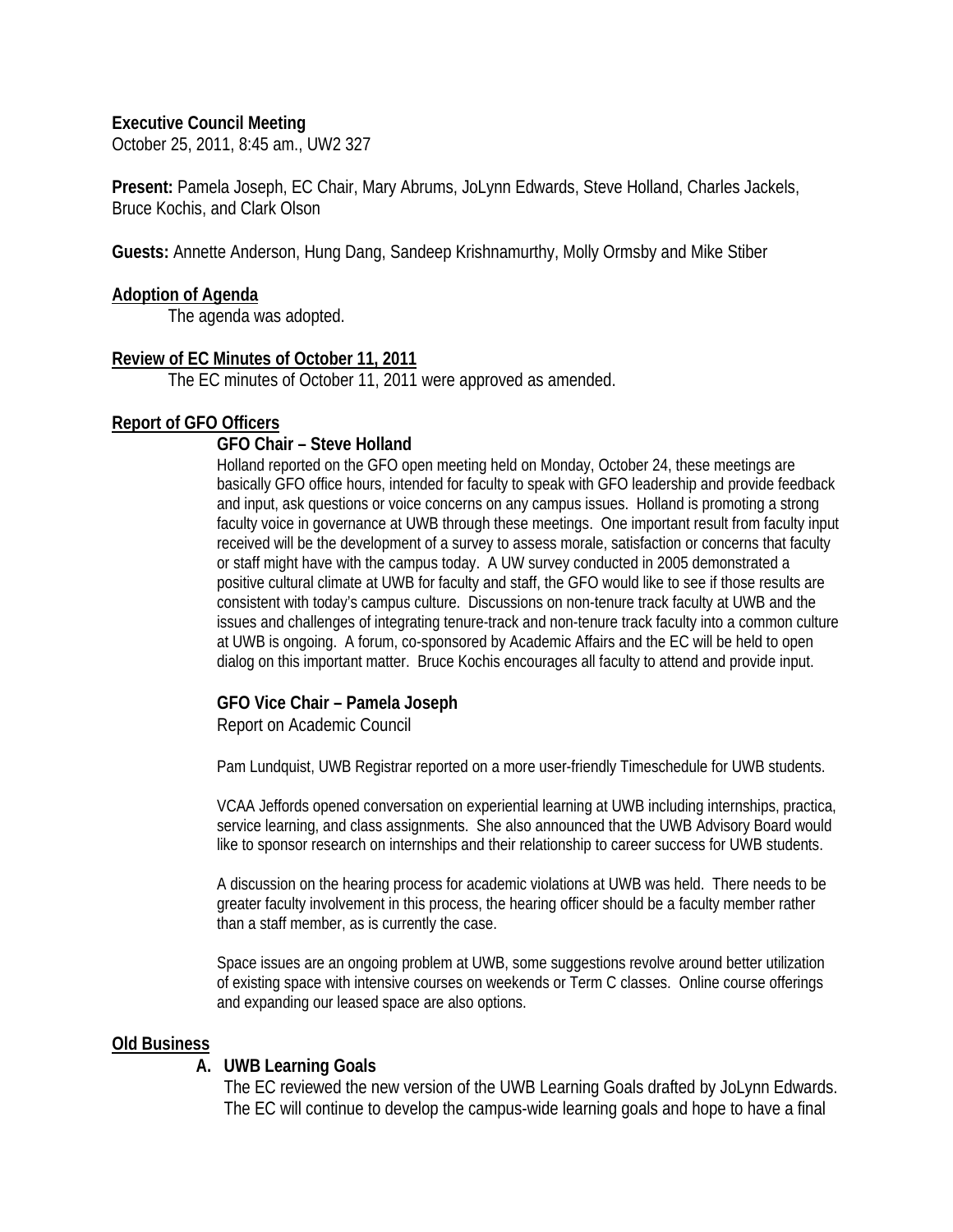version passed by the faculty by the end of this academic year. Joseph thanked Edwards for her work on the Learning Goals.

## **B. Adopted UWB Schools Proposal**

Joseph referenced the adopted UWB Schools Proposal in the EC review of any proposals coming forward for the transition of Bothell's programs to schools. She noted the major points of the proposal, including fiscal efficiencies, interdisciplinary culture, and enhanced visibility. The EC will review the Business Program's proposal today and looking over the goals and values outlined in the adopted proposal can help inform the EC's consideration of this and all new proposals.

## **New Business**

# **A. CSS PNOI for Computer Engineering**

Professor Mike Stiber presented the PNOI for a BS in Computer Engineering, a jointly offered CSS and S&T degree program to the EC. It combines the strength of two supporting programs offering Electrical Engineering and Computer Science with oversight from both programs. This delivery system for the degree is a hybrid model, with the efficiencies of two accredited degrees, maximizing existing resources.

### **EC discussion points**

- The degree is interdisciplinary and encourages collaboration
- The EC will invite Professor Arnie Berger to speak with the EC on the hybrid model offered by this degree program

# **EC motion**

Kochis moved to pass the motion:

"The EC moves to table this agenda item for action to after New Business." The motion was approved.

# **B. Proposal UWB School of Business**

Professor Sandeep Krishnamurthy presented the Business Program's Proposal to Transition the UW Bothell Business Program to the UW Bothell School of Business.The UWB Business Program is jointly accredited with the UW Foster School of Business and the UWT Milgard School of Business, the transition to school for the UWB Business Program will create the organizational structure to support the greater growth and independent accreditation in the future.

### **EC discussion points**

- Will the School of Business be departmentalized? Krishnamurthy there is no clear articulation at this time on departmentalization, it is premature for that decision.
- Clarification on the structure of the personnel and curriculum committee is requested by the EC.
- The transition from program to school will have a positive impact on stakeholders.
- The proposal states that the benefits of the proposed designation of school will allow for improved quality of learning and the general academic quality of degrees. The EC would like clarification on how that will happen.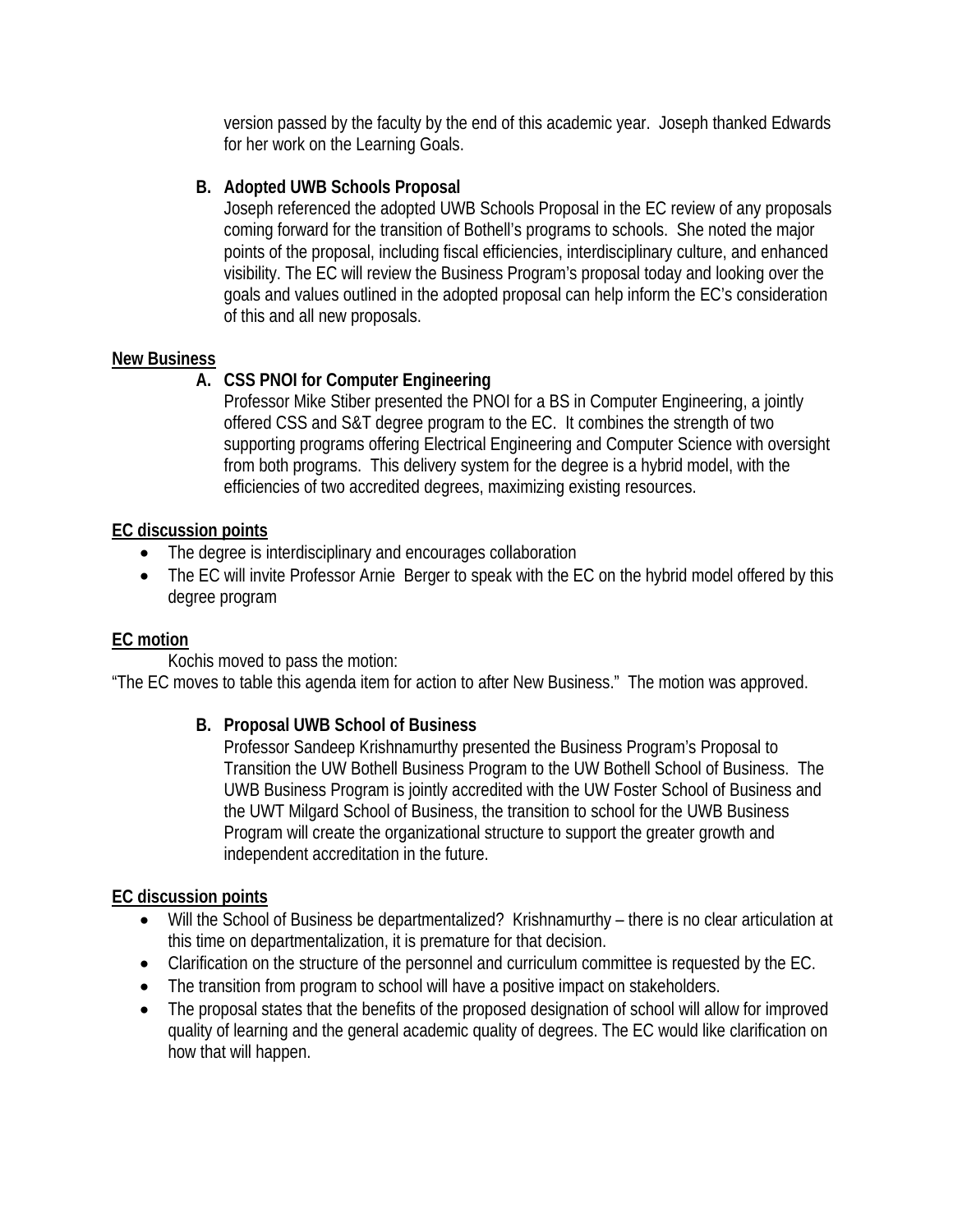## **EC motion**

Kochis moved to pass the motion:

"The EC moves to table this agenda item for action to after New Business." The motion was approved.

## **C. Proposal to Remove 80 Credit Limit for General Transfer**

Hung Dang, Assistant Vice Chancellor, DEM & Student Affairs presented a proposal to Remove the 80 Credit Limit for General Transfer to the EC. The current policy requires transfer applicants with 80 plus transfer credits to be considered for admission by an academic program. The new policy, effective Spring Quarter 2012 removes the credit limit for consideration for admission of general transfer.

## **EC discussion points**

- Students are now sent elsewhere to complete the pre-requisites required, this policy would allow the student to complete these pre-requisites at UWB.
- A concern in admitting these students is that we may be admitting students that cannot get admission into a program at UWB.
- The criteria for admission to the university is not the same criteria for admission to a program.
- Unless we have a general studies major, this policy may not accommodate students very well, we do not want to create a pipeline with students that cannot enter programs.

The EC representatives will get feedback on this policy from their programs.

### **EC motion**

Kochis moved to pass the motion: "The EC moves to table this agenda item for action at a later time." The motion was approved.

### **Reports from Program Representatives**

- **A. Business no report**
- **B. Computing and Software Systems no report**
- **C. Education no report**
- **D. Interdisciplinary Arts & Sciences no report**
- **E. Nursing no report**
- **F. Science & Technology**

Jackels reported that the CSS and S&T programs are fleshing out how a partnership would work from a curricular standpoint on the proposed Computer Engineering degree. He also raised concern about resources for supporting additional growth in science and technology.

### **EC motion**

Holland moved to pass the motion:

"The EC endorses forwarding the Computer Engineering PNOI to the UWB Academic Council and the Higher Education Coordinating Board".

The motion was seconded, hearing no objections, Joseph called for a vote. By show of hands, the motion carried unanimously (7-0).